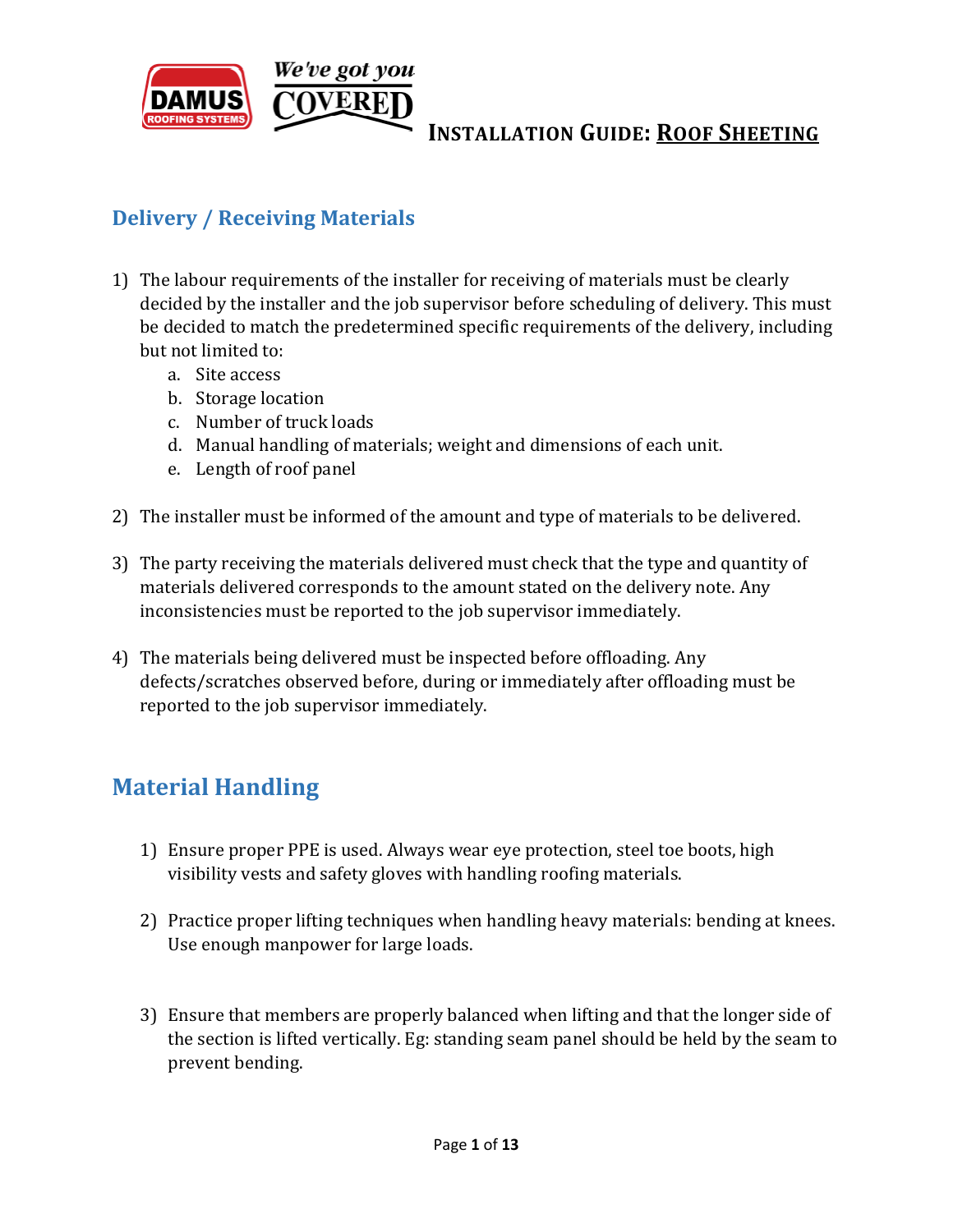

- 4) When placing materials at their storage location ensure that they are rested and not tossed to avoid bending of the members.
- 5) When handling multiple panels in a bundle (eg. Soffit sheets) ensure that no slippage occurs when taking up, moving and resting. This can cause scratching of the paint finish.

## **Material Storage**

- 1) Metal sheets must be stored in a covered area and at least 4 inches above grade. Staining and an inconsistent appearance metal sheets can be caused by dirt being introduced by either foot traffic and/or poor storage practices.
- 2) If the storage area is not available in a covered area, a temporary covering such as tarpaulin should be used to cover the materials.
- 3) Wet storage stains are white or black corrosion products formed while the hot dip galvanized sheets are stored in a tight stack. To prevent storage stain from occurring in a bundle of stacked panels, one can store under roof until use, allow air circulation around the bundle, slope and cover the bundle, and re-cover partially used bundles.
- 4) Materials stored at roof level must be secured to prevent movement by wind, or accidental falling.

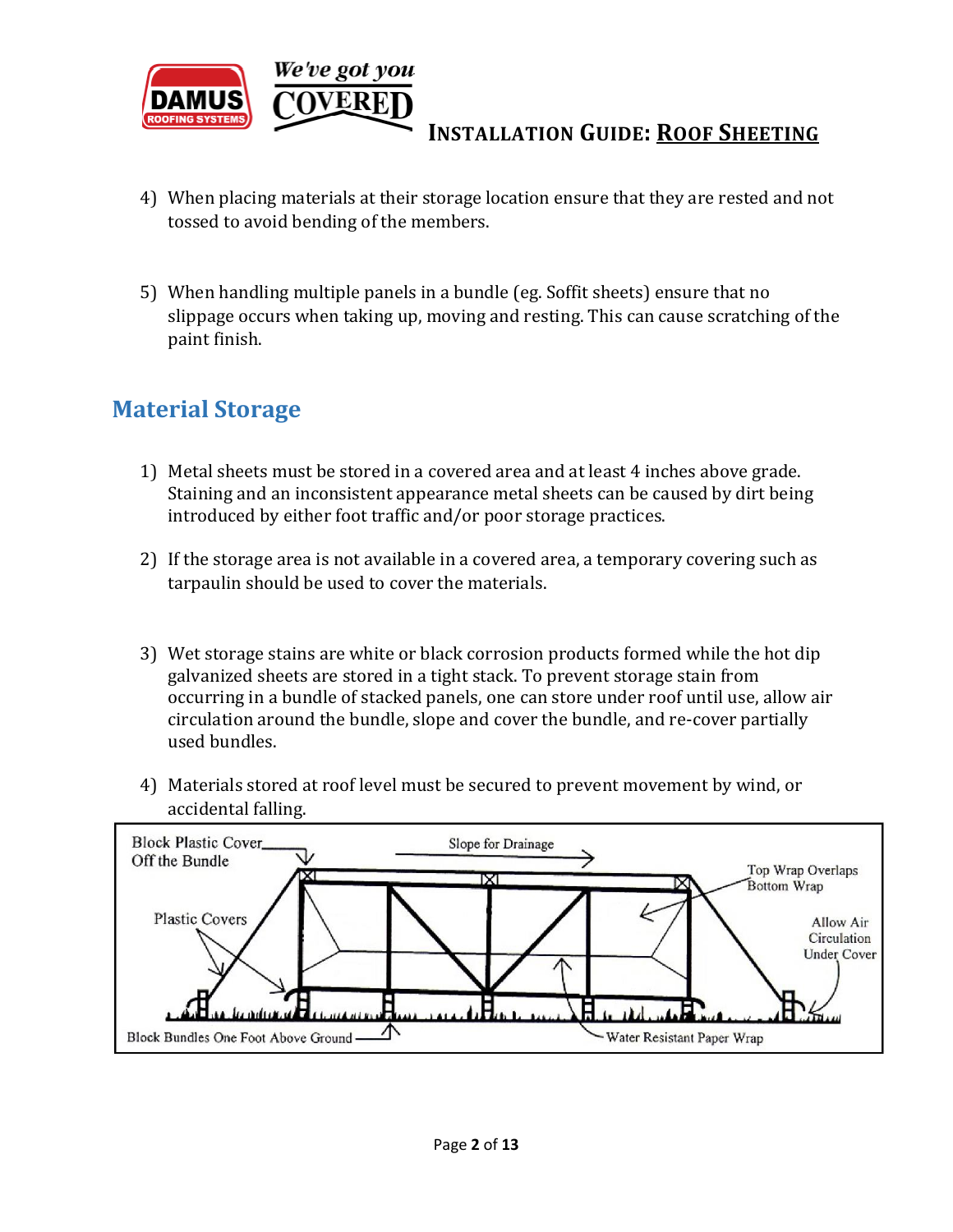

# **Panel Installation**

- 1. Prior to starting the installation, the installation area needs to be inspected, and any deficiencies reported to the proper parties. While the roof frame may not be the responsibility of the installer, it is imperative that the structure is ensured complete and safe before placement of the roof. The structure will only be fully loaded when the roof is installed, any imperfections in the structure will cause imperfections in the roof. Special attention must be given to:
	- a. Check that the roof is properly secure to the building structure.
	- b. If base plates are used make sure that they are grouted.
	- c. All bolted connections are tightened.
	- d. All welded connections are complete and primed.
	- e. Geometry of the roof design: square-ness of eaves & hips, symmetry of dormers.
	- f. Levelness of purlins on each roof section from eave to ridge.
	- g. Levelness of purlins along the length of valleys.
	- h. Levelness of purlins along hip lines.
	- i. Levelness of ridge.
	- j. No sagging or varying spaces between neighboring purlins.
	- k. Sag rods are tightened.
	- l. All cleats are properly secure to the structure.
	- m. All purlins are properly bolted to cleats.
	- n. Check that the purlin spacing is sufficient for the installation of roof sheeting: max 4ft for 24g and max 3ft for 26g.
	- o. Check that there is sufficient support for the top of valleys, hip supports, and valley supports.
	- p. Check the size of the fascia and that there will be sufficient support for the fascia trims at both the eave and gable ends.
	- q. Check the distance of the last purlin from the eave to ensure that the fascia can be installed.
- 2. Before installation, verify the design and location of all trims/flashings for the job. Also verify the sequence of their installation – if required before or after the placement of roof sheeting.
- 3. Eave Fascia
	- I. Decide on the direction of the flashing laps. Arrange the laps such that there is minimum visibility of lap joints.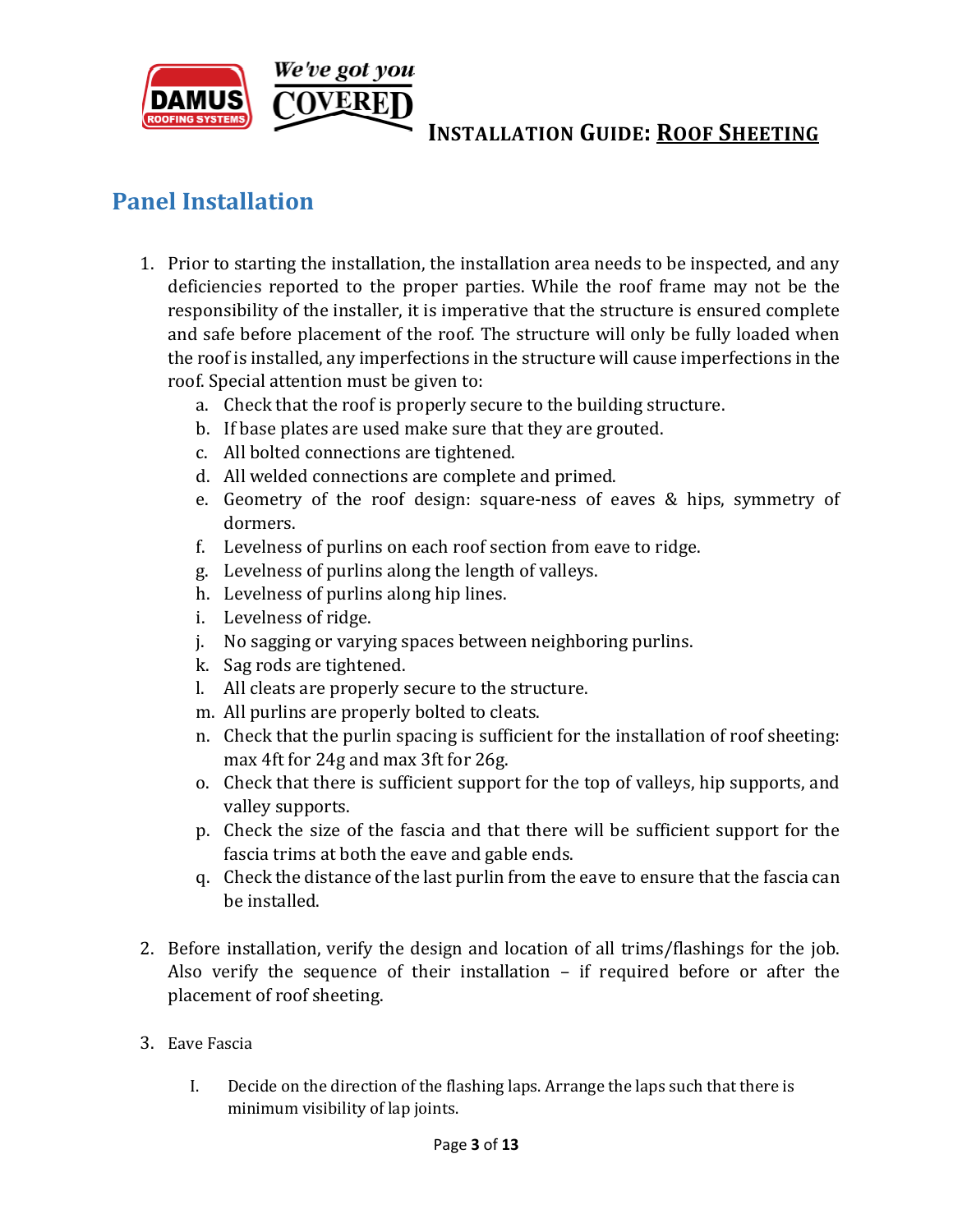

- i. The top flange of the fascia is to be fixed to the last purlin at the eave using wafer screws.
- ii. Laps in the fascia are to be minimum of 2 inches.
- iii. If flashings are to be cut, ensure that the edge cut on site is placed under the factory cut end.
- iv. Stitch screws with washer are required for joining of trims on the eave. Pin head screws are only allowed at the bottom of the flashings when soffit is installed.
- 4. It is critical to the overall installation that the first roof panel is installed square to the roof edge, normally the eave. When installing a square roof panel on a roof that is not square, installers often use the 3-4-5 method to ensure that the first panel is secured squarely.

Note: **PENCIL MARKINGS WILL CAUSE CORROSION OF A ROOF** – Chalk and marker are good alternatives. (Permanent marker can be easily removed from roof)

#### **The 3-4-5 Method:**

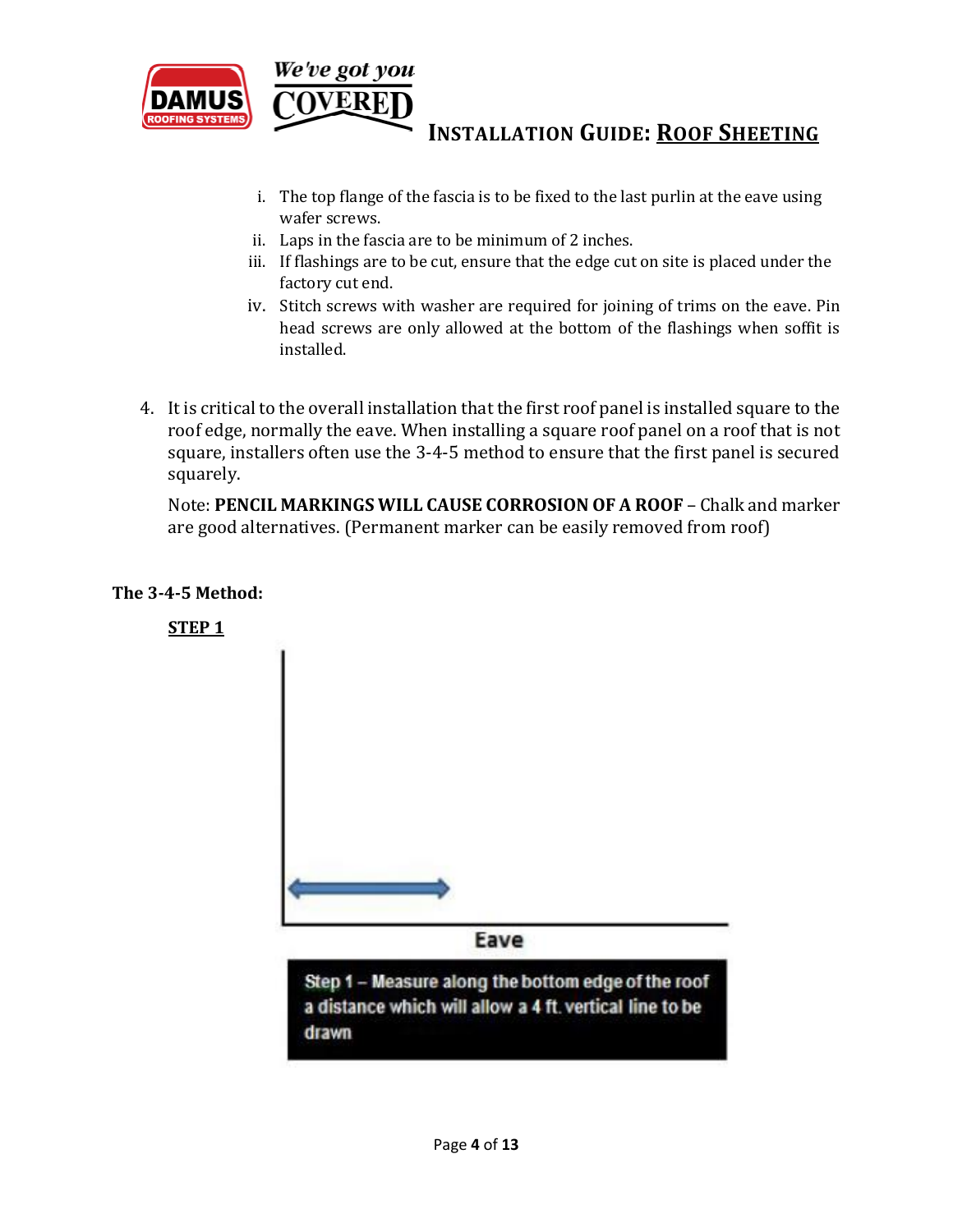







Step 3 - From the first nail, measure exactly 3 feet from that nail in the opposite direction along the bottom edge of the roof and set another nail to mark it.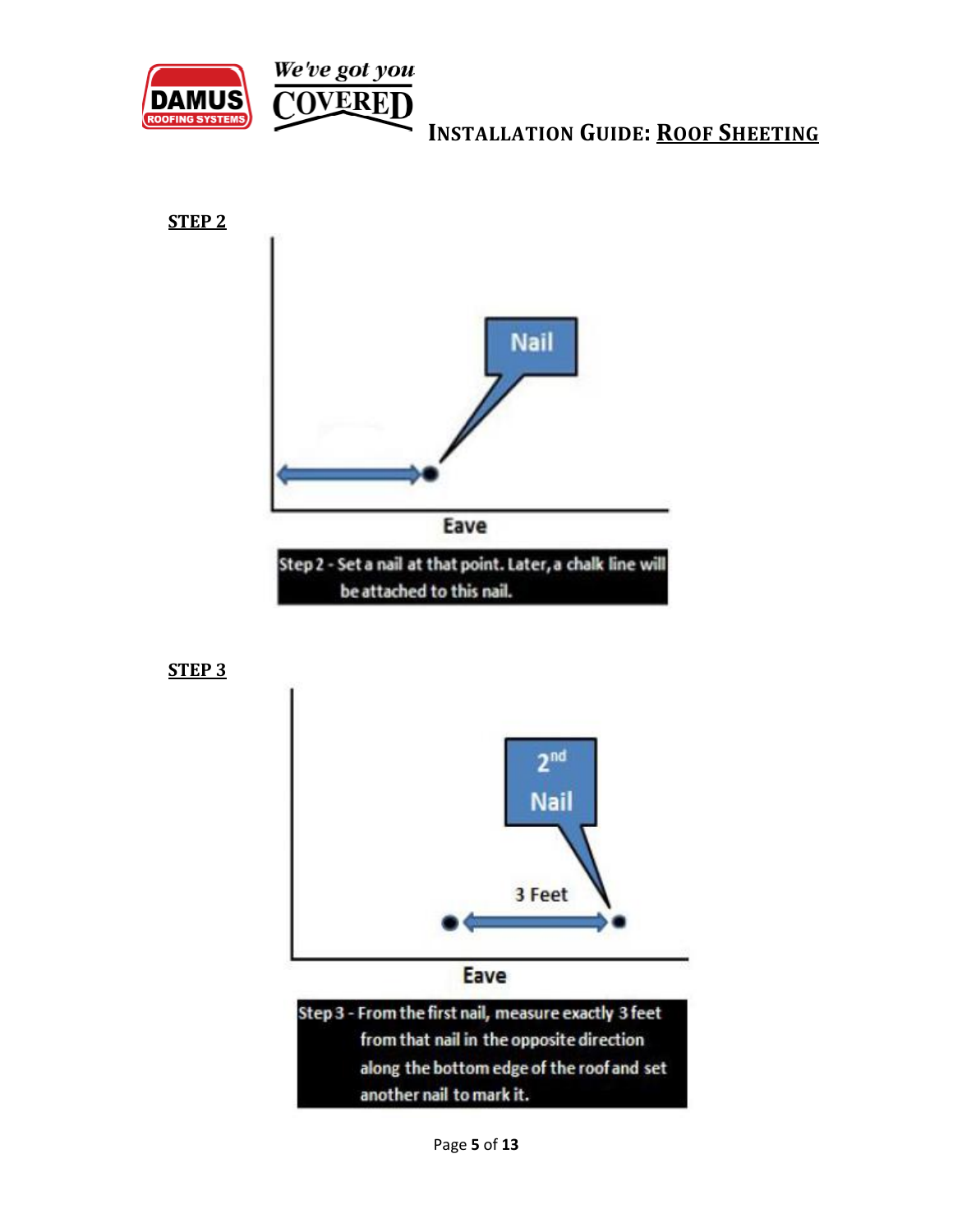

**STEP 4** 



**STEP 5**

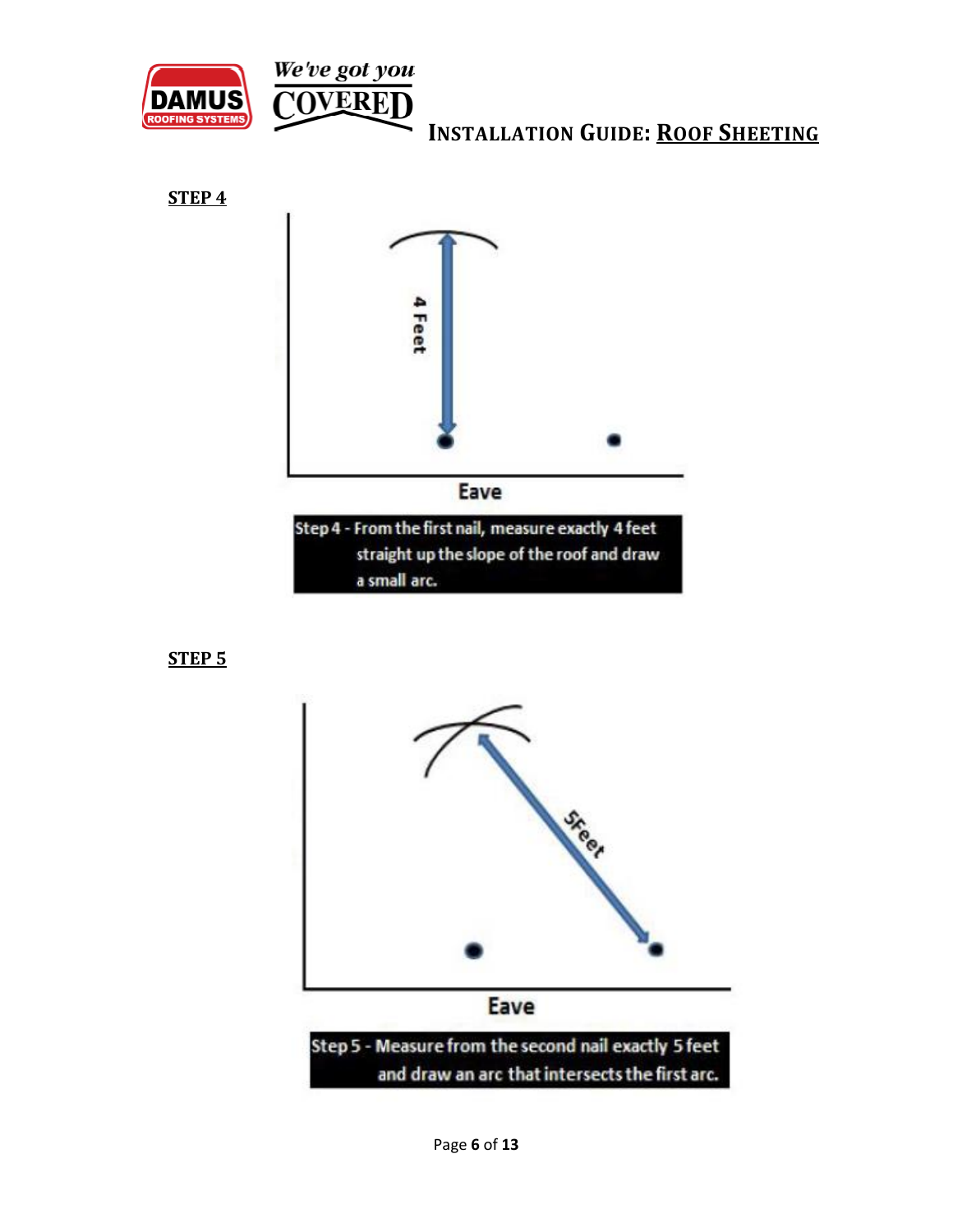

The end result will produce a 3-4-5 triangle as shown below with the chalk line along the 4-foot side square to the eave. This method works a lot better than just a big square as any small error in the square can result in a large tilt when the sheet lengths are long.



Starting the first panel square to the eave also establishes a baseline and reference for the remaining panels to be installed. When the first panel is not square, all remaining panels will also be out-of-square when attached. When this difference is significant, it will become visible and will cause problems at the eaves, ridges, peaks, and valleys, of the installation.

Attempts to correct this issue after the installation is underway will likely cause sealing issues, as well as an even more noticeably visual mismatch.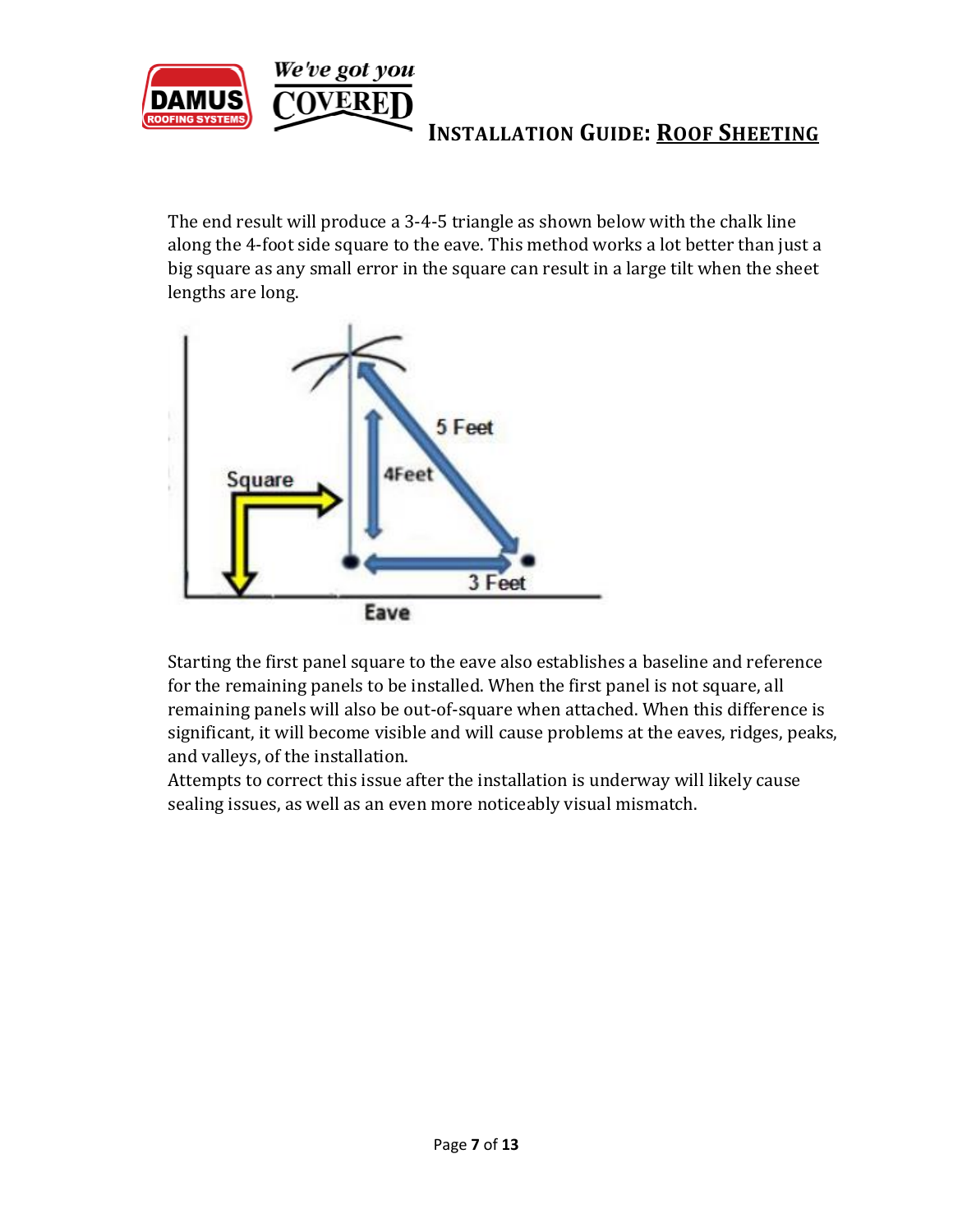

The photo below shows some typical areas where visual alignment is critical.



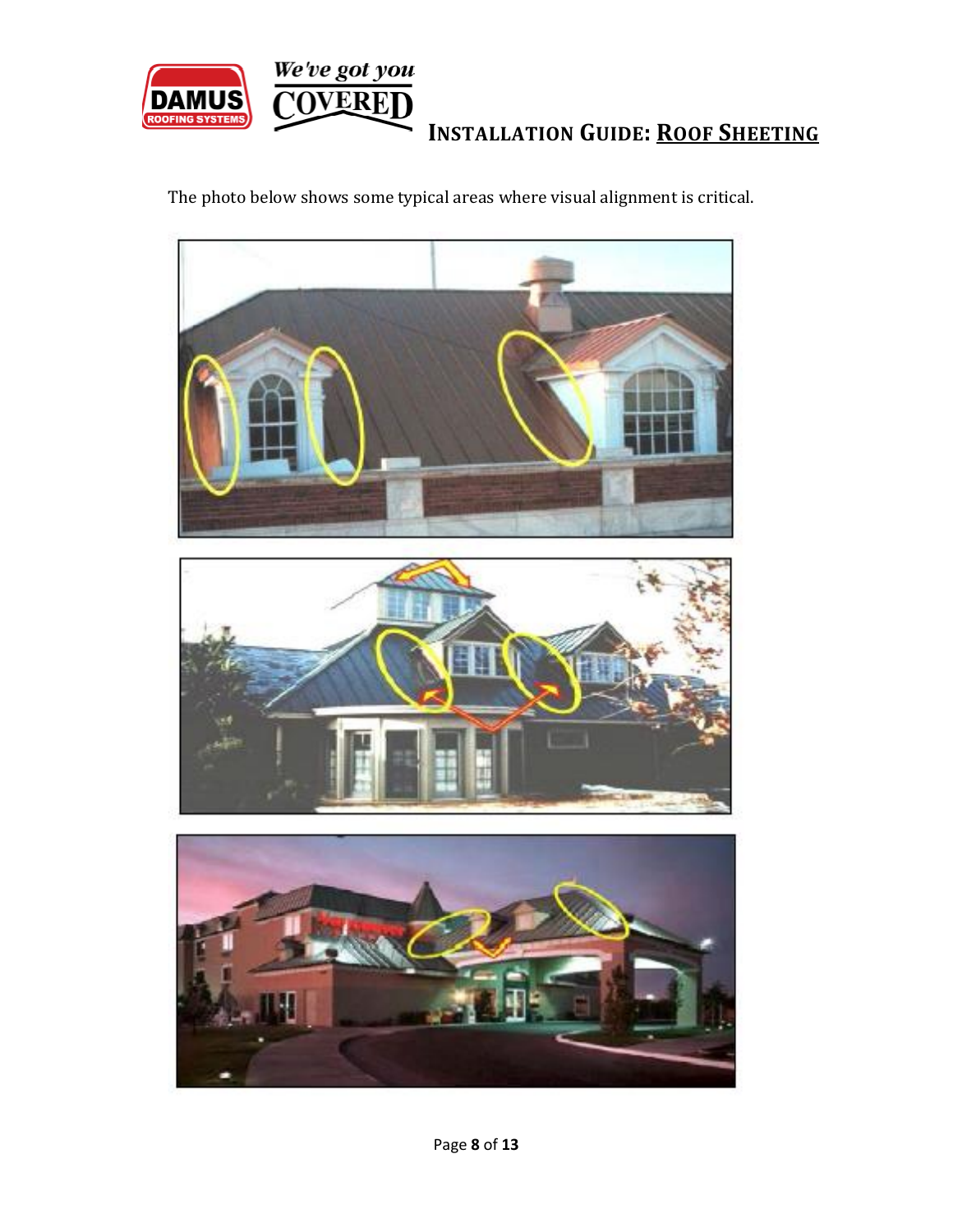

- 5. It is also necessary for installed roof panels to be both straight *and* flat. A panel can be installed perfectly straight, and not be flat. Straightness deals with the edges of an object, while flatness deals with the wide, open surfaces of an object. This area of the panel is often referred to as the flat, or pan, section. The problem of "oil-canning" is a direct result of panel surfaces which are not "flat." Flatness will not make a panel leak; however, when a panel is not installed flat, it can create areas of standing water or direct runoff to areas not designed to handle the additional water. These areas may eventually leak.
- 6. Start applying panels vertically at the lower corner of the roof edge, *downwind* or away from the prevailing wind. This is done so that wind, rain, and snow blows *over*, not under, the side lap seam joints.



- 7. Note also the type and direction of the laps. Corrugated sheets may be reversible, however Antilles/New Wave and standing seam profiles are not.
- 8. For long panel lengths, the direction must be taken into account when placing the sheets into temporary storage on site, as there may be any space available to turn the panels to the proper direction on the job site or at roof level. When the eave-to-ridge length of a roof can be covered by a single length panel, several factors and dimensional tolerances must be maintained by the installer. Panel straightness and flatness are critical.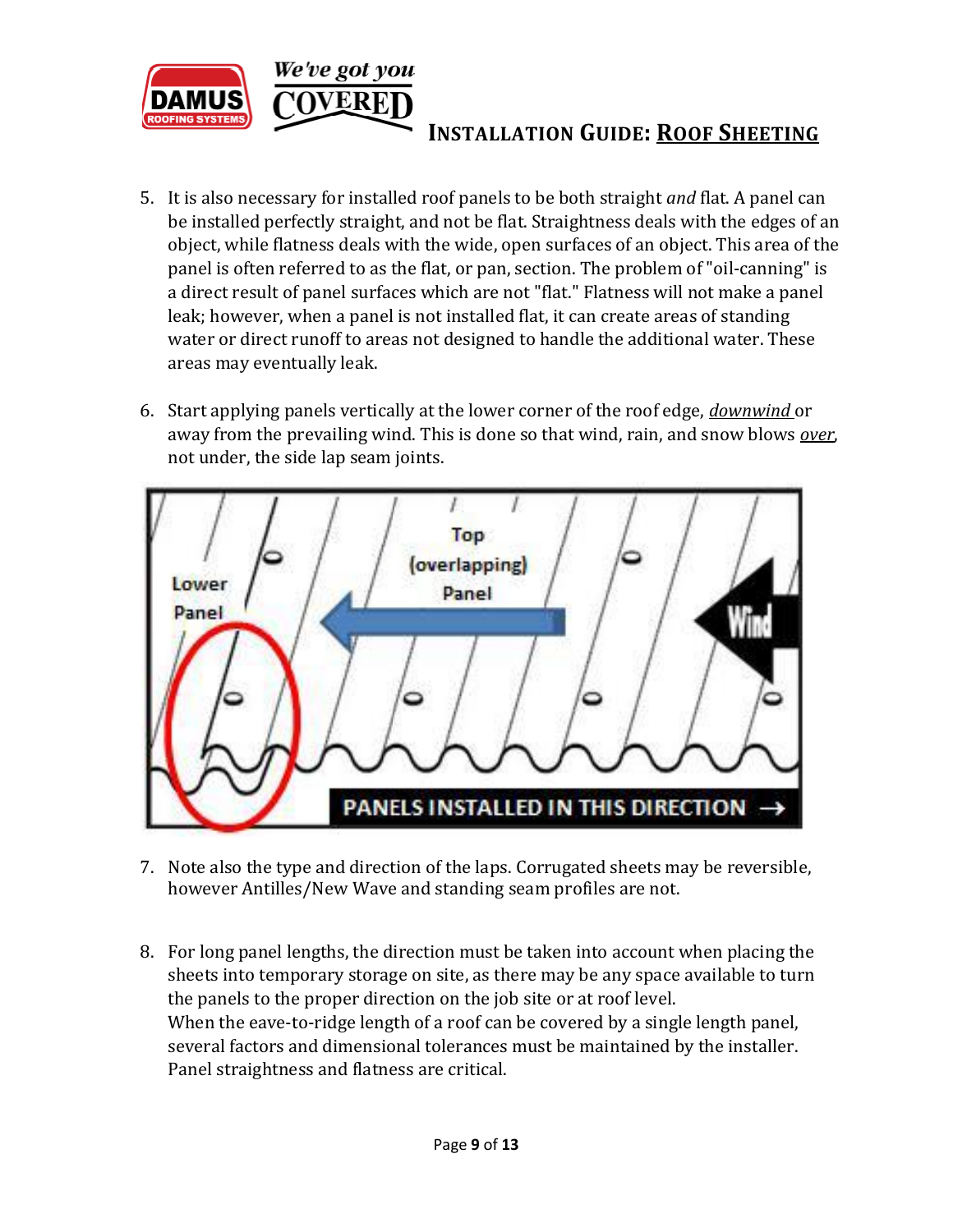

**During some installations, temporary attachment of panels to the substructure may be necessary. Never step onto a roof panel which is not attached securely to the structure.** 

- 9. Check the panel fastening method being used. Confirm that it matches the manufacturer's instructions, and that all installation team members are familiar with the requirements.
	- a. Ensure that the correct screw type, size and colour for the job is to be used.
	- b. Fasteners should be installed properly to avoid being over-driven, underdriven or driven at an angle. Over driven screws causes collection of water around the hole and faster corrosion around the screw.



c. For corrugated and Antilles profiles, ensure the correct screw pattern is determined. Should any person on site wish to comment on the screw pattern, ALWAYS check with the DRS job supervisor before proceeding.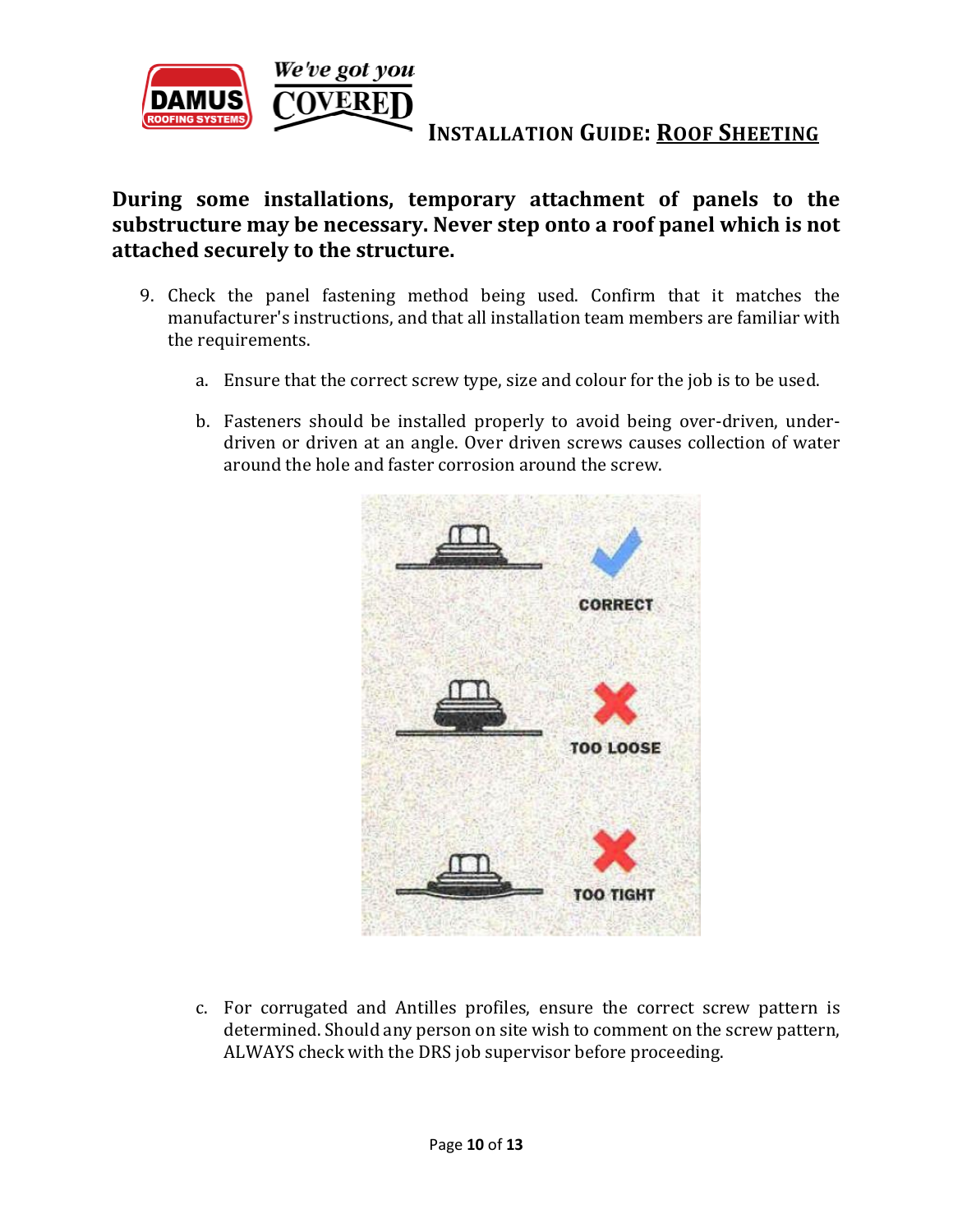

- d. Standing seam panels require standing seam clips be fastened with **2**  wafer/pancake screws per clip. Use of a single screw on the clip will cause crimping of the seam when the panel expands.
- 10. Proper sealing of end laps is necessary to avoid water being driven "upslope" or where lapped joints may experience periods of standing water or become submerged.
	- a. Check that the roof panel end laps are correctly assembled and that the lapping panels are tightly nested without visible gaps.
	- b. Check that the sealant is in the correct position and is in complete contact with the lapped panels without any voids or gaps, especially at any radius between the panel flat and the vertical legs of the panel. Confirm that the panels are clean and dry during installation, and that the sealant is not wet or otherwise contaminated.
	- c. Check that panel surfaces above and below the end lap are not bowed. Depressed panel areas may create ponding and standing water.
- 11. Approved methods of cutting include aviation snips, sheet metal hand shears, electric sheet metal shears, and pneumatic or electric nibblers.
- 12. When possible, locate the field cut away from the weather. For instance, if a roof panel has to be trimmed to length, trim the top of the panel, where the cut will be hidden from the weather with a ridge flashing.
- 13. When it is necessary to cut an eave flashing to length, put the field cut end *beneath*  the factory cut end of the adjacent section.
- 14. Always ensure that the sheets are "bread-panned" the ridge, hips, gables and apron ends. Bread-panning must be a minimum of one inch (1") tall. Consideration for bread-pan must be made when creating your cut-list.
- 15. Ridge and hip flashings: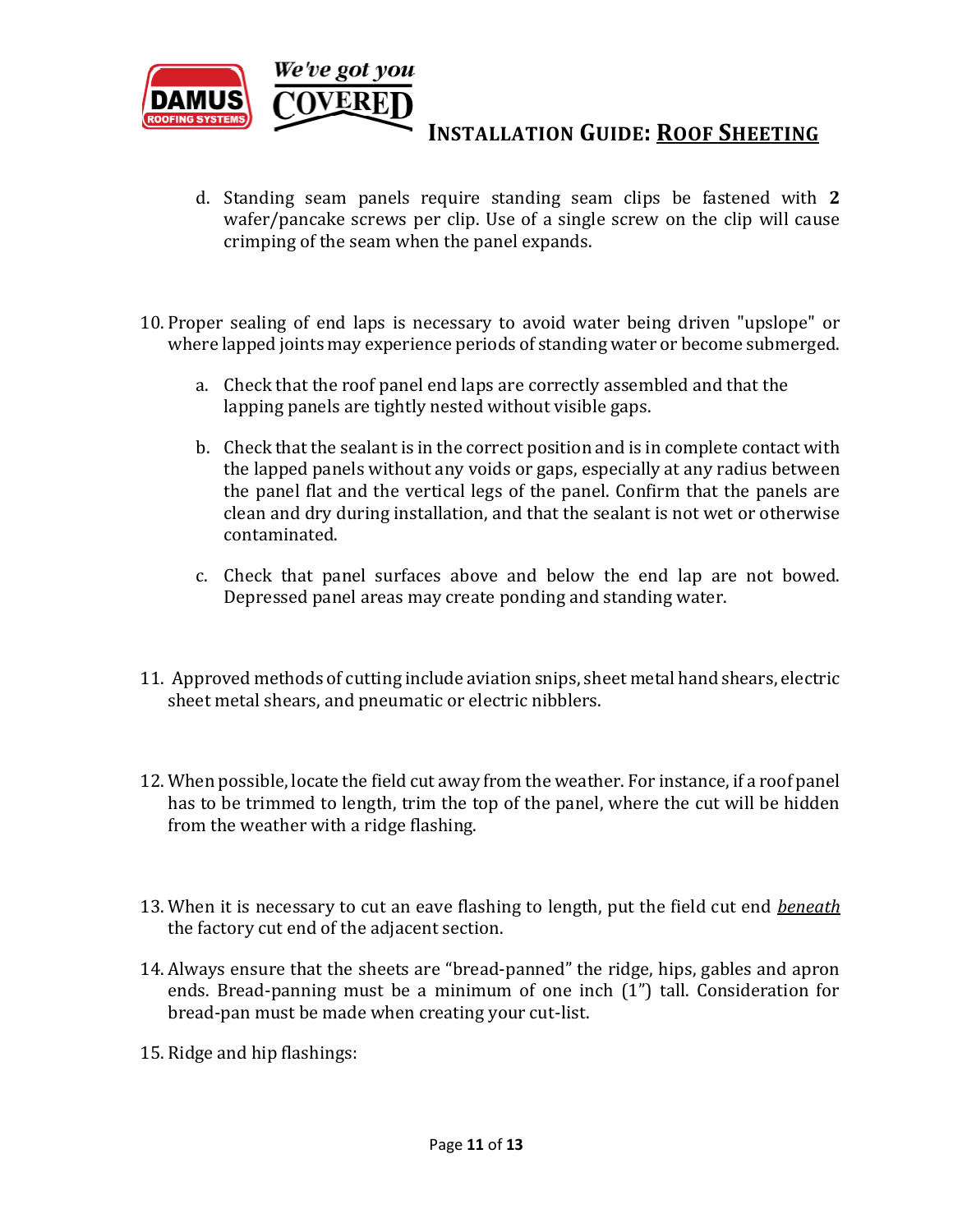

- i. Inspect the bread pan to ensure it is sufficient before placement of the ridge
- ii. The alignment of the ridge and hips is vital to the finished appearance of the roof. Use a line to ensure a straight finish along the entire length wherever possible. Using a straight line will also reduce the chance of waviness in the flashing.
- iii. If the ridge needs to be cut at the seams/legs of sheets for placement, ensure that the flashing is laid out into position and marked.
- iv. Ensure that a minimum of 6 inches lap is taken into consideration for joining of ridge and hip flashings. And that this is taken into consideration when cutting for allowance of the seam of sheets.
- v. The cut for allowance for the seam/ leg into the ridge flashing must not exceed ¼" around the seam.
- vi. As with roof sheeting, the ridge trims should be installed against the wind so that the rain blows over the joint.
- vii. Sealant must be applied between overlapping trims and again at the edge of the top trim after placement, so that water does not enter the joint.
- viii. Flashings are to be fastened to the roof sheets at
	- a. Every crown for standing seam
	- b. Every crown for Antilles/New Wave profile
	- c. A maximum distance of 18 inches for corrugated and at each crown where a lap joint occurs
	- ix. Only stitch screws with washers should be used for fastening of trims. Colour shall be specific to the job.
	- x. Ensure that the flashing is closed at the end of the ridge line and properly sealed.
- 16. Apron flashings:
	- i. Always ensure that the end sheets contain a seam OR is sufficiently bread-panned before installing apron trims.